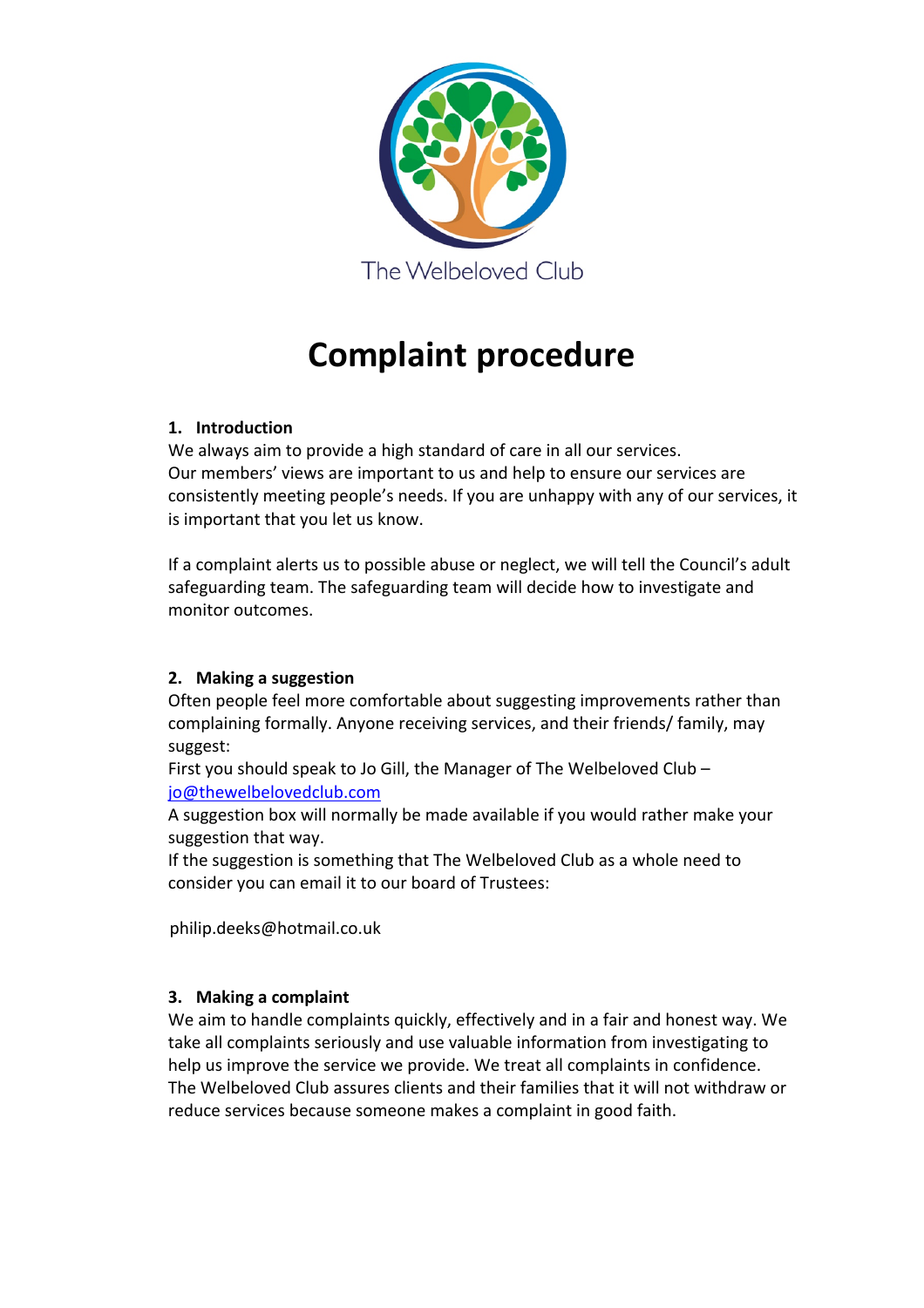## **4. Who can complain?**

Anyone affected by the way The Welbeloved Club provides services can make a complaint.

A representative may complain about the affected person if they:

- have died
- cannot make a complaint themselves, or
- have given consent for the representative to act on their behalf

If you are not happy about making a complaint yourself and you do not know someone who can talk or write to us on your behalf, we will be happy to find someone from an independent organisation to act as an advocate for you.

## **5. How you can make a complaint**

You can complain:

- in person
- by telephone
- through a member of our staff

• through an advocate or representative *where someone complains orally, we will make a written record and provide a copy of it* 

- by letter
- by email

## **6. Anonymous complaints**

We deal with anonymous complaints under the same procedure; however, it is better if you can provide contact details so we can tell you the outcome of our investigation.

#### **7. Responsibility**

The Manager has overall responsibility for dealing with all complaints made about their service.

We will provide as far as is reasonably practical:

- any help you need to understand the complaints procedure; or
- advice on where you may get that help.

#### **8. How we handle complaints**

The Manager at The Welbeloved Club may ask one of the trustees to investigate the complaint. That person will have enough seniority and experience to deal with the issues raised by the complaint.